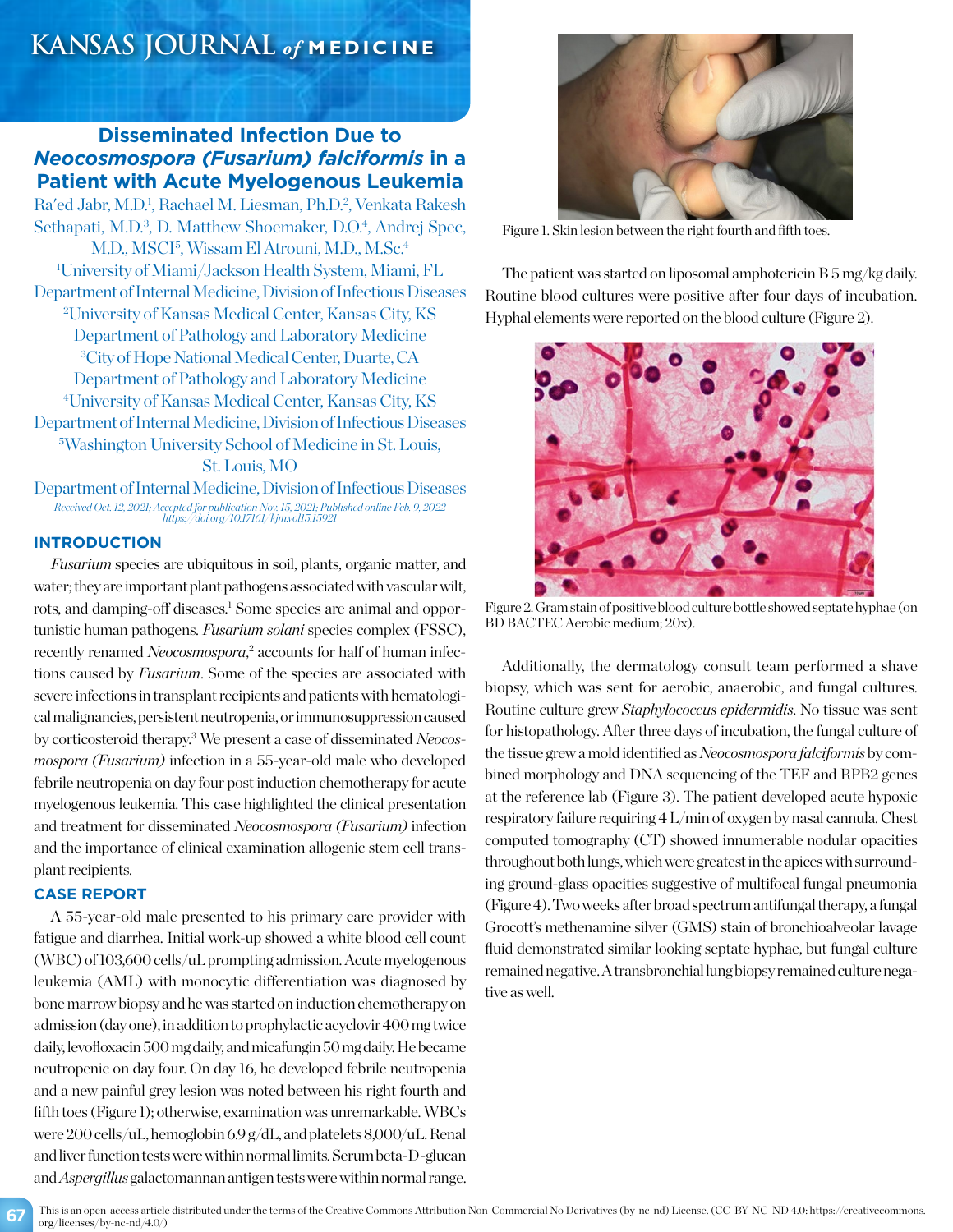

Figure 3. Lactophenol cotton blue stain of the culture prep, 40x.



Figure 4. Computed tomography scan of the chest with bilateral multiple nodules.

Repeat CT of the chest two weeks after starting liposomal amphotericin showed slight increase in size of nodules with cavitation, as expected with neutrophil recovery. Antifungal susceptibility testing for the *Neocosmospora (Fusarium) falciformis* recovered showed low minimal inhibitory concentration (MIC) only reported to amphotericin B (amphotericin B MIC 0.5 mcg/mL, voriconazole MIC > 16 mcg/ mL, isavuconazole MIC > 16 mcg/mL, posaconazole MIC > 16 mcg/ mL, caspofungin MIC > 8 mcg/mL, terbinafine MIC > 2 mcg/mL). The patient was treated with antifungal therapy for a total of five months. At five months, the patient had resolution of symptoms and was breathing well on room air. Repeat CT of the chest showed significant improvement with residual patchy nodular infiltrates throughout both lungs. Eventually, the patient had relapsed AML and transitioned to hospice care as he was no longer a candidate for intensive chemotherapy.

#### **DISCUSSION**

The classification of fungi historically was based on morphology of the sexual forms.4 Many fungi are known to reproduce only asexually, and some have both asexual (anamorph) and sexual (teleomorph) states causing confusion in fungal taxonomy as several were inadvertently given two separate names. Since January 2013, each fungus can have only one name, as the system of permitting separate names to be used for anamorphs ended.<sup>5</sup> However, confusion continues since many medically important fungi still are known by their established anamorph names (i.e., *Candida*). In this case study, the mold from both shave biopsy and blood culture was identified as *Neocosmospora falciformis*. The genus *Neocosmospora*, previously under *Fusarium solani* species complex (FSSC), contains at least  $60$  species.<sup>2,6</sup> Taxonomy changes to *Fusarium* species have caused scientific opposition,<sup>7</sup> due to the confusion it generated, and clinical laboratories are encouraged to continue to use the term *Fusarium* until conflicting viewpoints are resolved.2

Infections with *Fusarium* species may result in a broad spectrum of clinical manifestations, including superficial keratitis and onychomycosis (second most common pathogen after dermatophytes), locally invasive or disseminated disease. Infection severity and location depends on the immune status of patients and the pathogen portal of entry. Invasive and disseminated infections occur almost exclusively in severely immunosuppressed patients, particularly among those with hematological malignancy with prolonged neutropenia.<sup>3</sup> Allogeneic stem cell transplant recipients with graft-versus-host disease on steroid treatment are at particular risk for disseminated or invasive infection. Between 1986 and 1995 the incidence of *Fusarium* species infection was 1.2% among 750 allogeneic and 0.2% among 1,537 autologous marrow transplant recipients at M.D. Anderson Cancer Center in the U.S.8*Fusarium* is reported to be the third most common mold infection in hematology patients and organ transplant recipients after *Aspergillus* and Zygomycetes.<sup>9</sup>

The limited diagnostic tools available to diagnose invasive fungal infections lead to a delay in the diagnosis and treatment of these infections. Any clue to the early diagnosis of these infections may lead to changes in antifungal therapy and may be critical for an improved outcome. One of the most frequent, and frequently the only clinical sign, aspect of infections with *Fusarium* species is the development of skin lesions. Recognition of the skin manifestations will lead to early administration of antifungal therapy and obtaining biopsies for histopathology and fungal cultures.

Colonies of *Neocosmospora* (FSSC) grow rapidly within a few days and display aerial white to cream mycelium that turns bluish-brown when sporodochia develop. Curved, fusiform macroconidia with three to five septa (characteristic of *Fusarium* species) develop after four to seven days of incubation, while small, oval, one- or two-celled microconidia are usually abundant (Figure 3).10 *Fusarium* and *Neocosmospora* species are unique among other commonly identified clinical filamentous molds (e.g., *Aspergillus* and *Zygomycetes* species) in their ability to grow in routine blood cultures.

With unpredictable response to therapy, high virulence seen in case reports and animal models, *Neocosmospora* (FSSC) infections often are associated with poor prognosis in patients.<sup>11</sup> Our patient's specimen displayed significant resistance to antifungals with low MIC only reported to amphotericin B. *Fusarium* and *Neocosmospora* species are relatively resistant to most antifungals,<sup>12</sup> therefore antifungal susceptibility testing is recommended while managing these infections, even though a correlation between MICs and clinical outcomes is not established. Treatment is typically a combination of surgical debridement, source control, and high dose liposomal amphotericin B, voriconazole with or without terbinafine.3 Novel antifungals like olorofim are being evaluated.<sup>13</sup>